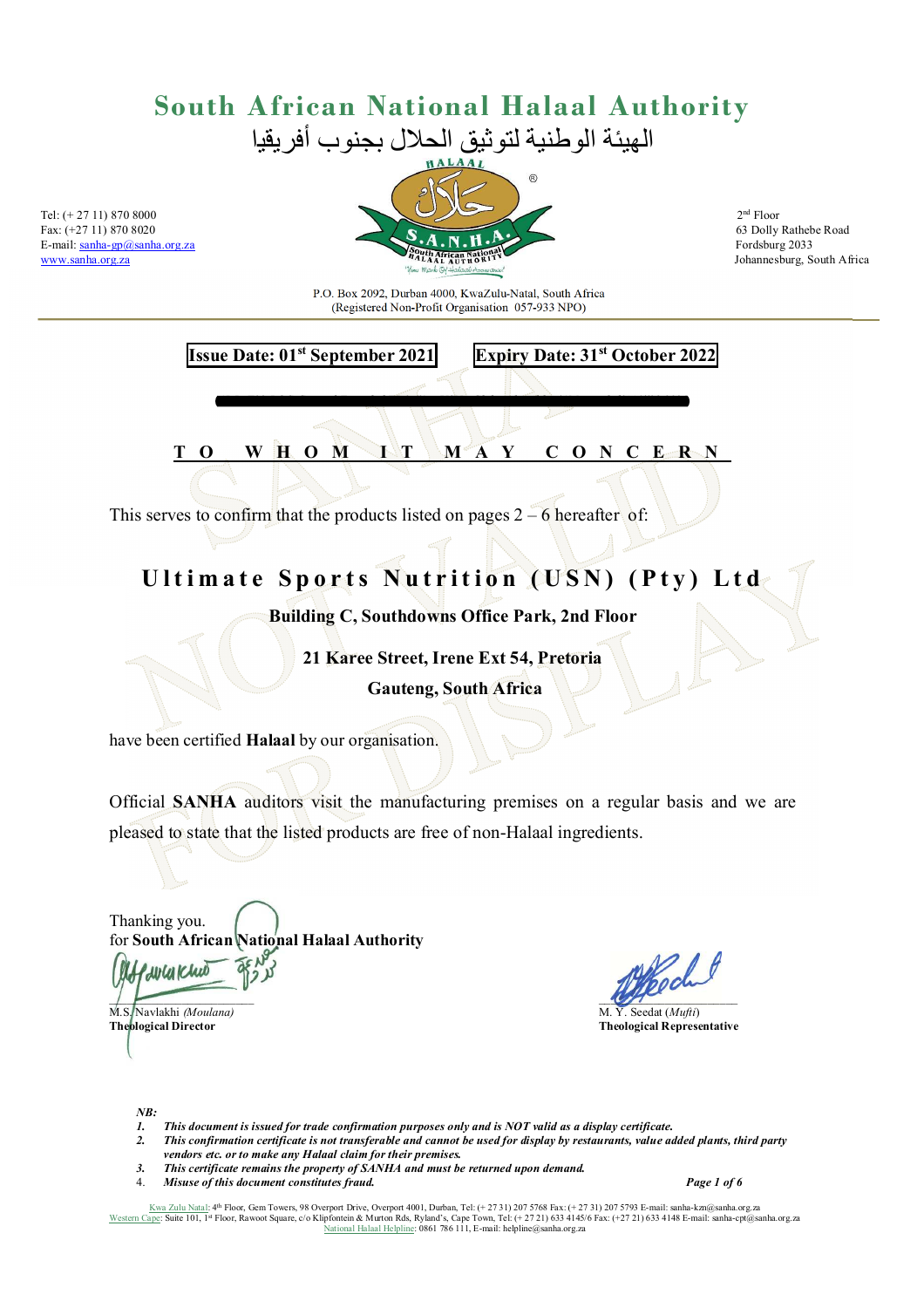E-mail: sanha-gp@sanha.org.za<br>www.sanha.org.za



Johannesburg, South Africa

P.O. Box 2092, Durban 4000, KwaZulu-Natal, South Africa (Registered Non-Profit Organisation 057-933 NPO)

**Issue Date: 01st September 2021 Expiry Date: 31st October 2022** 

**Halaal Certified Product List:** *Ultimate Sports Nutrition (USN) (Pty) Ltd - Building C, Southdowns Office Park, 2nd Floor, 21 Karee* 

*Street, Irene Ext 54, Pretoria, Gauteng, South Africa*

| NO             | <b>PRODUCT</b>                                         | <b>CODE</b>    | <b>PACKAGING</b> | <b>BARCODE</b>      |
|----------------|--------------------------------------------------------|----------------|------------------|---------------------|
|                | USN All9 Amino Green Jelly Bean                        | <b>BCA035</b>  | 330g             | 6009544921165       |
| $\overline{2}$ | <b>USN All9 Amino Green Jelly Bean</b>                 | <b>MSAM156</b> | 11g              | No Barcode - Sample |
| 3              | USN All9 Amino Mystery                                 | <b>BCA036</b>  | 330g             | 6009544921141       |
| 4              | USN All9 Amino Mystery                                 | <b>MSAM158</b> | 11g              | No Barcode - Sample |
| 5              | USN Amino Amino X Blueberry Rascal                     | <b>BCA025</b>  | 300g             | 6009544910855       |
| 6              | USN Amino Amino X Blueberry Rascal Flavour             | MSAM140        | 10 <sub>g</sub>  |                     |
| 7              | USN Amino Amino X Raspberry Soda Rascal Flavour        | MSAM141        | 10 <sub>g</sub>  |                     |
| 8              | USN Amino Amino X Raspberry Soda Rascal Flavour        | <b>BCA026</b>  | 300g             | 6009544910831       |
| 9              | USN B4-Burn Sherbert Extreme Berry Blast & Passion Pop | B4B012         | $9g \times 12$   | 6009544921851       |
| 10             | USN BCAA 12:1:1 Green Apple                            | <b>BCA023</b>  | 315g             | 6009544908425       |
| 11             | USN BCAA 12:1:1 Tropical Punch                         | <b>BCA027</b>  | 315g             | 6009544911456       |
| 12             | USN BCAA 12:1:1 Super Ratio Orange & Tangerine         | <b>BCA024</b>  | 315g             | 6009544908432       |
| 13             | USN BCAA Amino + Blueberry Rascals Flavour             | <b>BCA029</b>  | 200g             | 6009544910879       |
| 14             | $USN BCAA$ Amino + Fruit Fusion                        | <b>BCA009</b>  | 200g             | 6009702504261       |
| 15             | USN BCAA Amino + Orange                                | <b>BCA011</b>  | 200g             | 6009702504254       |
| 16             | <b>USN BCAA Amino Gro Fruit Fusion</b>                 | ANA043         | 200g             | 6009706092160       |
| 17             | USN Blue Lab 100% Premium Whey Choc                    | <b>PRO249</b>  | 2kg              | 6009705668649       |
| 18             | USN Blue Lab 100% Premium Whey Choc                    | <b>PRO253</b>  | 454g             | 6009544905363       |
| 19             | USN Blue Lab 100% Premium Whey Straw                   | <b>PRO250</b>  | 2kg              | 6009705668656       |
| 20             | USN Blue Lab 100% Premium Whey Straw                   | <b>PRO254</b>  | 454g             | 6009544905349       |
| 21             | USN Blue Lab 100% Premium Whey Tex                     | <b>PRO282</b>  | 908g             | 6009544917540       |
| 22             | USN Blue Lab 100% Premium Whey Tex                     | <b>PRO283</b>  | 2kg              | 6009544919315       |
| 23             | USN Blue Lab 100% Premium Whey Van Tub                 | <b>PRO251</b>  | 2kg              | 6009705668779       |
| 24             | USN Blue Lab 100% Whey Bar One                         | <b>PRO277</b>  | 454g             | '6009544913269      |
| 25             | USN Blue Lab 100% Whey Buttermilk Toffee Flavour       | MSAM142        | 32g              | 6009544911579       |
| 26             | USN Blue Lab 100% Whey Premium Protein Buttermilk      | <b>PRO285</b>  | 2kg              | 6009544919742       |
| 27             | USN Blue Lab 100% Whey Premium Protein Nestle Bar One  | <b>PRO270</b>  | 908g             | 6009544908968       |
|                |                                                        |                |                  |                     |

*NB:* 

- *1. This document is issued for trade confirmation purposes only and is NOT valid as a display certificate.*
- *2. This confirmation certificate is not transferable and cannot be used for display by restaurants, value added plants, third party vendors etc. or to make any Halaal claim for their premises.*
- *3. This certificate remains the property of SANHA and must be returned upon demand.*
- *4. Misuse of this document constitutes fraud. Page 2 of 6*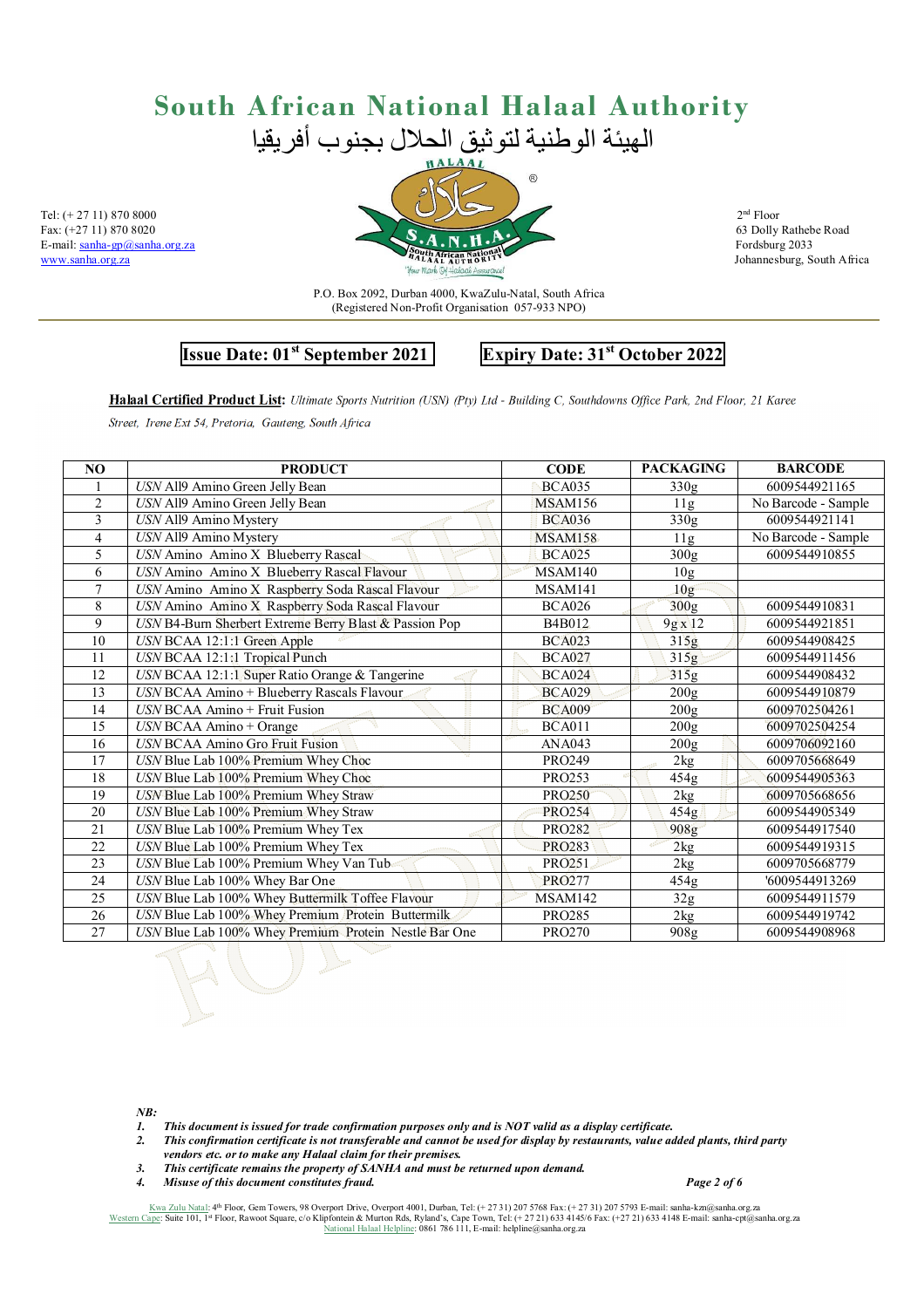E-mail: sanha-gp@sanha.org.za<br>www.sanha.org.za



Johannesburg, South Africa

P.O. Box 2092, Durban 4000, KwaZulu-Natal, South Africa (Registered Non-Profit Organisation 057-933 NPO)

**Issue Date: 01st September 2021 Expiry Date: 31st October 2022** 

**Halaal Certified Product List:** *Ultimate Sports Nutrition (USN) (Pty) Ltd - Building C, Southdowns Office Park, 2nd Floor, 21 Karee Street, Irene Ext 54, Pretoria, Gauteng, South Africa*

| N <sub>O</sub> | <b>PRODUCT</b>                                           | <b>CODE</b>    | <b>PACKAGING</b>  | <b>BARCODE</b> |
|----------------|----------------------------------------------------------|----------------|-------------------|----------------|
| 28             | USN Blue Lab 100% Whey Premium Protein Nestle Bar One    | <b>PRO272C</b> | 2kg               | 6009544910084  |
| 29             | USN Blue Lab 100% Whey Premium Protein Nestle Bar One    | <b>PRO274</b>  | 32g               | 6009544909279  |
| 30             | USN Blue Lab 100% Whey Premium Protein Nestle Bar One    | <b>PRO281</b>  | 4 <sub>kg</sub>   | 6009544916567  |
| 31             | USN Blue Lab 100% Whey Premium Protein Tex               | <b>PRO291</b>  | 32g               | 6009544920274  |
| 32             | USN Blue Lab 100% Whey Premium Protein Unflavoured       | <b>PRO296</b>  | 2kg               | 6009544926825  |
| 33             | USN Blue Lab 100% Whey Premium Protein Unflavoured       | <b>PRO284</b>  | 900g              | 6009544919780  |
| 34             | USN Blue Lab 100% Whey Premium Protein Vanilla           | <b>PRO255</b>  | 454g              | 6009544905356  |
| 35             | USN Bluelab 100% Premium Whey Premium Protein Chocolate  | <b>PRO243</b>  | 908g              | 6009544902508  |
| 36             | USN Bluelab 100% Premium Whey Premium Protein Chocolate  | <b>PRO259</b>  | 32G               | 6009706095574  |
| 37             | USN Bluelab 100% Premium Whey Premium Protein Strawberry | <b>PRO244</b>  | 908g              | 6009544902515  |
| 38             | USN Bluelab 100% Premium Whey Premium Protein Vanilla    | <b>PRO245</b>  | 908g              | 6009544902522  |
| 39             | USN Bluelab 100% Premium Whey Premium Protein Vanilla    | <b>PRO280</b>  | 4 <sub>kg</sub>   | 6009544916581  |
| 40             | USN Bluelab 100% Premium Whey Premium Protein Vanilla    | <b>PRO290</b>  | 32 <sub>g</sub>   | 6009544920267  |
| 41             | <b>USN</b> Casein Chocolate                              | <b>PRO278</b>  | 800g              | 6009544917205  |
| 42             | USN Diet Fuel Ultralean Choc Bag x 6                     | DIE052C        | 450g              | 6009701193558  |
| 43             | <b>USN</b> Diet Fuel Ultralean Chocolate                 | COM143         | 1.8kg             | 6009544923770  |
| 44             | USN Diet Fuel Ultralean Chocolate Bag x 6                | DIE004C        | 900 <sub>g</sub>  | 6009644650330  |
| 45             | USN Diet Fuel Ultralean Speckled Eggs                    | <b>DIE086</b>  | 1.8kg             | 6009544925187  |
| 46             | <b>USN</b> Diet Fuel Ultralean Strawberry                | <b>COM144</b>  | 1.8 <sub>kg</sub> | 6009544923756  |
| 47             | USN Diet Fuel Ultralean Strawberry Bag x 6               | <b>DIE005C</b> | 900 <sub>g</sub>  | 6009644650347  |
| 48             | USN Diet Fuel Ultralean Strawberry Bag X 6               | DIE053C        | 450g              | 6009701193565  |
| 49             | USN Diet Fuel Ultralean Van Bag X 6<br>antill 1          | DIE051C        | 450kg             | 6009701193541  |
| 50             | USN Diet Fuel Ultralean Vanilla                          | <b>COM142</b>  | 1.8kg             | 6009544923732  |
| 51             | USN Diet Fuel Ultralean Vanilla Bag X 6                  | DIE003C        | 900 <sub>g</sub>  | 6009644650323  |
| 52             | USN Diet Protein Chocolate Duo                           | <b>DIE078</b>  | 900g              | 6009544908999  |
| 53             | <b>USN Diet Protein Strawberry Ripple</b>                | <b>DIE079</b>  | 900g              | 6009544908982  |

*NB:* 

- *1. This document is issued for trade confirmation purposes only and is NOT valid as a display certificate.*
- *2. This confirmation certificate is not transferable and cannot be used for display by restaurants, value added plants, third party vendors etc. or to make any Halaal claim for their premises.*
- *3. This certificate remains the property of SANHA and must be returned upon demand.*
- *4. Misuse of this document constitutes fraud. Page 3 of 6*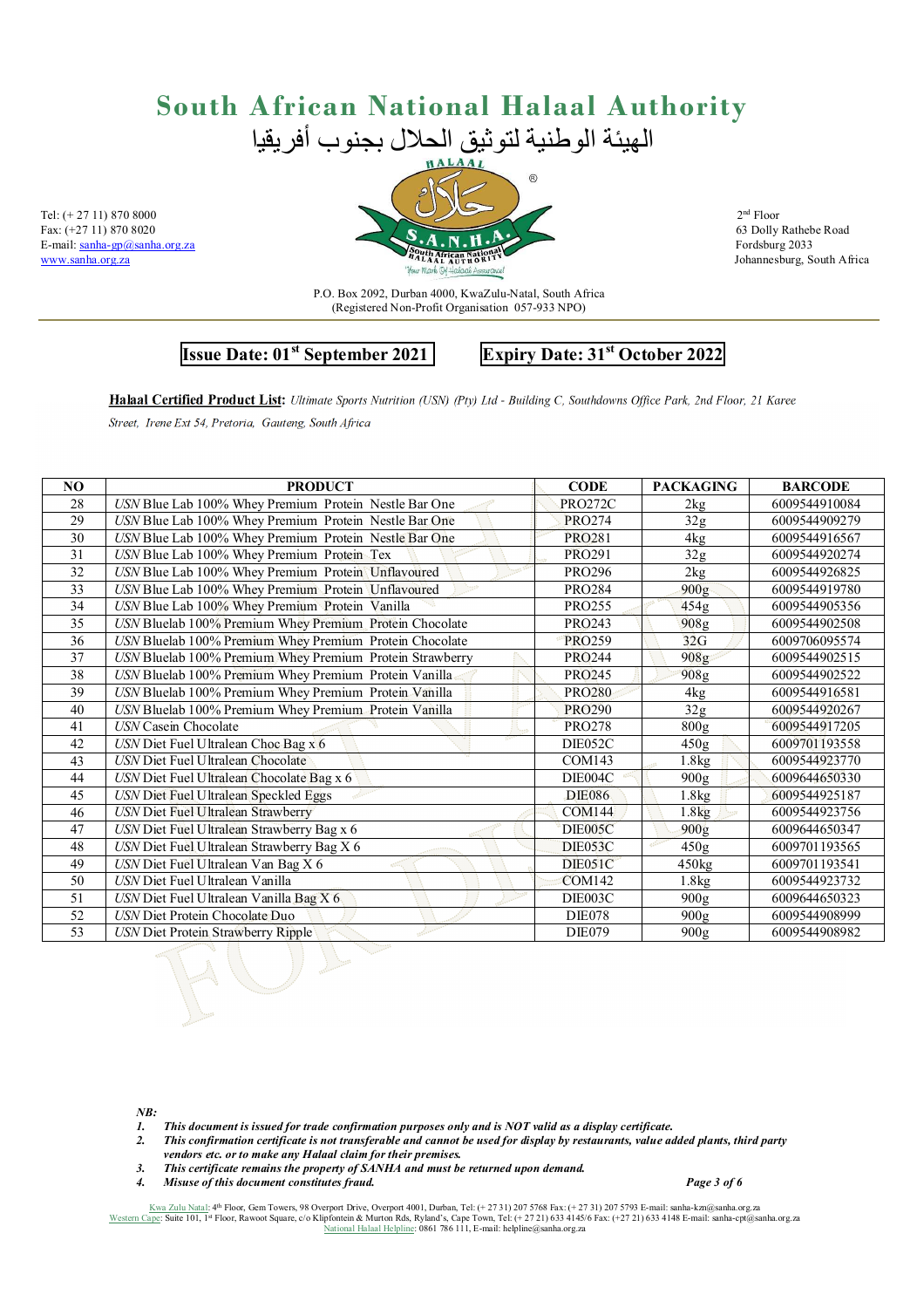E-mail: sanha-gp@sanha.org.za<br>www.sanha.org.za



Johannesburg, South Africa

P.O. Box 2092, Durban 4000, KwaZulu-Natal, South Africa (Registered Non-Profit Organisation 057-933 NPO)

**Issue Date: 01st September 2021 Expiry Date: 31st October 2022** 

**Halaal Certified Product List:** *Ultimate Sports Nutrition (USN) (Pty) Ltd - Building C, Southdowns Office Park, 2nd Floor, 21 Karee Street, Irene Ext 54, Pretoria, Gauteng, South Africa*

| N <sub>O</sub>  | <b>PRODUCT</b>                                   | <b>CODE</b>    | <b>PACKAGING</b> | <b>BARCODE</b> |
|-----------------|--------------------------------------------------|----------------|------------------|----------------|
| 54              | USN Diet Protein Vanilla Cream                   | <b>DIE080</b>  | 900g             | 6009544909002  |
| 55              | USN Diet Whey Isolean Double Choc                | <b>DIE072</b>  | 805g             | 6009544904502  |
| 56              | USN Diet Whey Isolean Vanilla Ice Cream          | <b>DIE071</b>  | 805g             | 6009706099657  |
| 57              | USN EPIK Amino Juice gH Citrus Dew               | <b>EPI023</b>  | 600g             | 6009544923510  |
| 58              | USN EPIK Amino Juice gH Red Berry                | EPI022         | 600g             | 6009544923497  |
| 59              | USN EPIK Blue Blood Blue Voltage                 | <b>EPI015</b>  | 420g             | 6009544917588  |
| 60              | USN EPIK Blue Blood Electric Current             | <b>EPI016</b>  | 420g             | 6009544917601  |
| 61              | <b>USN EPIK Blue Blood Electro Blast</b>         | <b>EPI020</b>  | 420g             | 6009544921912  |
| 62              | USN EPIK Blue Blood Green Powder                 | <b>EPI019</b>  | 420g             | 56009544921936 |
| 63              | USN Fast Grow Anabolic Choc                      | <b>GRO030</b>  | 4kg              | 6009644652563  |
| 64              | USN Fast Grow Anabolic Choc Bag                  | <b>GRO039C</b> | 1kg              | 6009644652600  |
| 65              | <b>USN</b> Fast Grow Anabolic Straw              | GRO031         | 4kg              | 6009644652570  |
| 66              | USN Fast Grow Anabolic Straw Bag                 | GRO041C        | 1kg              | 6009644652617  |
| 67              | USN Fast Grow Anabolic Van                       | GRO029         | 4 <sub>kg</sub>  | 6009644652556  |
| 68              | USN Fast Grow Anabolic Van Bag                   | GRO040C        | 1kg              | 6009644652594  |
| 69              | USN Hardcore Whey GH Bag x 6 Dutch Chocolate     | HAR020C        | 462g             | 6009705668694  |
| 70              | USN Hardcore whey GH Bag x 6 Strawberry Smoothie | <b>HAR021C</b> | 462g             | 6009544903505  |
| 71              | USN Hardcore Whey GH Choc                        | <b>HAR014</b>  | 2kg              | 6009702504193  |
| $\overline{72}$ | <b>USN</b> Hardcore Whey GH Dutch Choc           | <b>HAR006</b>  | 908 <sub>g</sub> | 6009701192544  |
| 73              | USN Hardcore Whey GH French Vanilla              | <b>HAR005</b>  | 908g             | 6009701192568  |
| 74              | USN Hardcore Whey GH French Vanilla              | <b>HAR024</b>  | 2.5kg            | 6009544925460  |
| 75              | USN Hardcore Whey GH Dutch Choc                  | <b>HAR25</b>   | 2.5kg            | 6009544925484  |
| 76              | USN Hardcore Whey GH Straw                       | <b>HAR015</b>  | 2kg              | 6009702504216  |
|                 |                                                  |                |                  |                |

*NB:* 

- *1. This document is issued for trade confirmation purposes only and is NOT valid as a display certificate.*
- *2. This confirmation certificate is not transferable and cannot be used for display by restaurants, value added plants, third party vendors etc. or to make any Halaal claim for their premises.*
- *3. This certificate remains the property of SANHA and must be returned upon demand.*
- *4. Misuse of this document constitutes fraud. Page 4 of 6*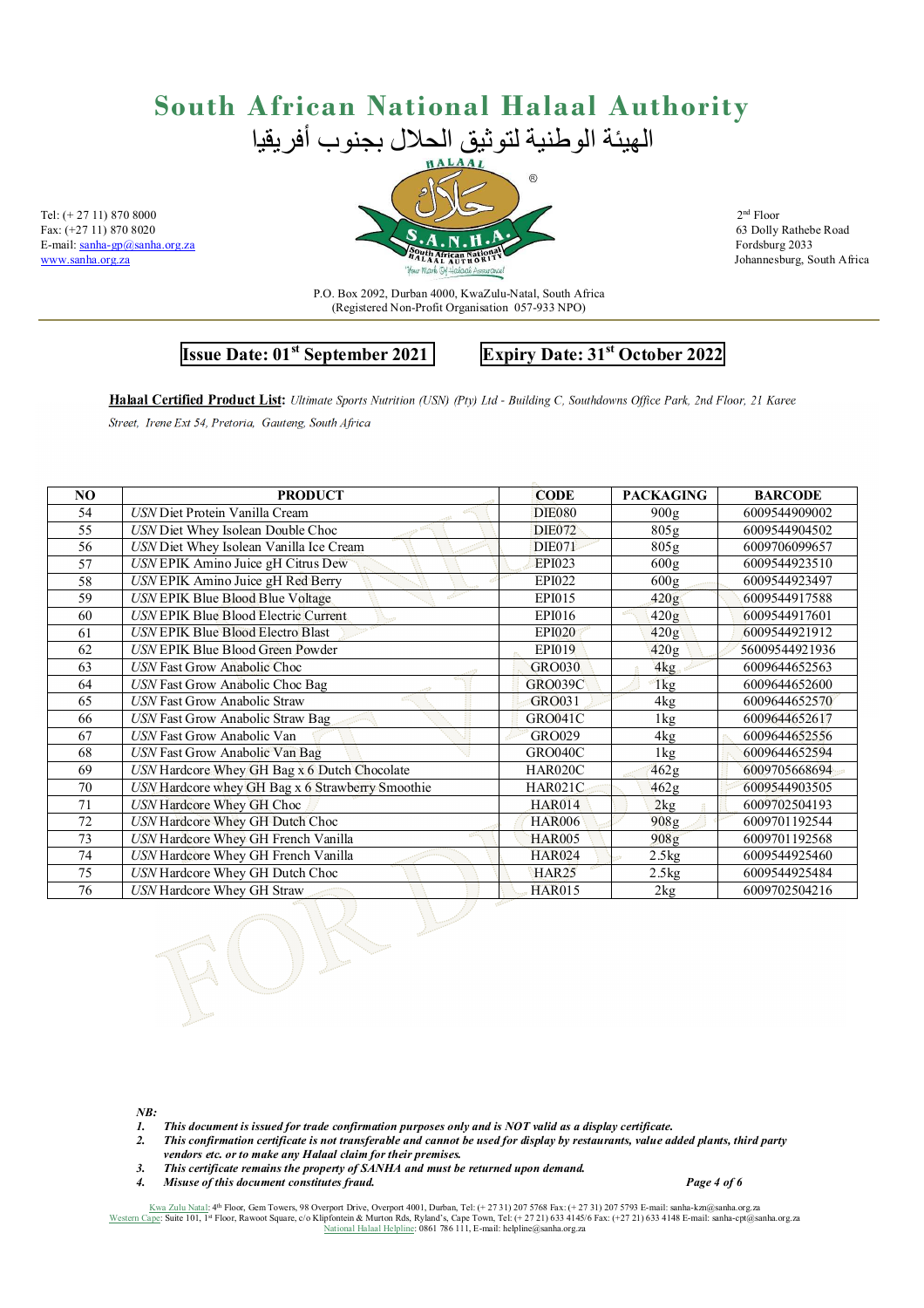E-mail: sanha-gp@sanha.org.za<br>www.sanha.org.za



Johannesburg, South Africa

P.O. Box 2092, Durban 4000, KwaZulu-Natal, South Africa (Registered Non-Profit Organisation 057-933 NPO)

**Issue Date: 01st September 2021 Expiry Date: 31st October 2022** 

**Halaal Certified Product List:** *Ultimate Sports Nutrition (USN) (Pty) Ltd - Building C, Southdowns Office Park, 2nd Floor, 21 Karee Street, Irene Ext 54, Pretoria, Gauteng, South Africa*

| N <sub>O</sub> | <b>PRODUCT</b>                                    | <b>CODE</b>    | <b>PACKAGING</b> | <b>BARCODE</b> |
|----------------|---------------------------------------------------|----------------|------------------|----------------|
| 77             | USN Hardcore Whey GH Straw Smoothie               | <b>HAR007</b>  | 908 <sub>g</sub> | 6009701192551  |
| 78             | USN Hardcore Whey GH Tex                          | MSAM147        | 33g              |                |
| 79             | USN Hardcore Whey GH Tex                          | <b>HAR023</b>  | 908g             | 6009544914976  |
| 80             | USN Hardcore Whey GH Tex                          | <b>HAR022</b>  | 2kg              | 6009544911494  |
| 81             | <b>USN</b> Hardcore Whey GH Tex                   | <b>HAR026</b>  | 2.5kg            | 6009544925507  |
| 82             | USN Hardcore Whey GH Vanilla                      | <b>HAR013</b>  | 2kg              | 6009702504209  |
| 83             | USN USN Anabolic Creatine Transport Mango -Orange | <b>HYP020</b>  | 690g             | 6009544922049  |
| 84             | USN USN Anabolic Creatine Transport Sour Cherry   | <b>HYP021</b>  | 690g             | 6009544922025  |
| 85             | USN Hyperbolic Mass Bag Dutch Choc x 4            | ANA019C        | 2kg              | 6009698925668  |
| 86             | USN Hyperbolic Mass Bag French Vanilla x 4        | ANA018C        | 2kg              | 6009698925651  |
| 87             | USN Hyperbolic Mass Bag Straw Cheesecake x 4      | ANA020C        | 2kg              | 6009698925675  |
| 88             | USN Hyperbolic Mass Bag x 6 Dutch Choc            | ANA027C        | $1\,\mathrm{kg}$ | 6009702507187  |
| 89             | USN Hyperbolic Mass Bag x 6 French Vanilla        | ANA029C        | 1kg              | 6009702507200  |
| 90             | USN Hyperbolic Mass Bag x 6 French Vanilla        | <b>ANA055</b>  | 5kg              | 6009544909682  |
| 91             | USN Hyperbolic Mass Bag x 6 Strawberry Cheesecake | ANA028C        | 1 <sub>kg</sub>  | 6009702507194  |
| 92             | USN Hyperbolic Mass Bag x 6 Strawberry Cheesecake | <b>ANA057</b>  | 5kg              | 6009544909705  |
| 93             | USN Hyperbolic Mass Dutch Chocolate               | <b>ANA038</b>  | 4kg              | 6009705668724  |
| 94             | USN Hyperbolic Mass Dutch Chocolate               | <b>ANA056</b>  | 5kg              | 6009544909668  |
| 95             | USN Hyperbolic Mass French Vanilla                | <b>ANA045</b>  | 4 <sub>kg</sub>  | 6009705668748  |
| 96             | USN Hyperbolic Mass Strawberry Cheesecake         | <b>ANA037</b>  | 4kg              | 6009705668731  |
| 97             | USN Muscle Fuel STS Chocolate Bag x 6             | <b>GRO005C</b> | $1\,\mathrm{kg}$ | 6009644656745  |
| 98             | USN Muscle Fuel STS Strawberry Bag x 6            | <b>GRO006C</b> | 1 <sub>kg</sub>  | 6009644656752  |
| 99             | USN Muscle Fuel STS Vanilla Bag x 6               | <b>GRO004C</b> | 1 <sub>kg</sub>  | 6009644656769  |
| 100            | $\overline{USN}$ Pure Creatine Bag x 6            | <b>CREA042</b> | 300g             | 6009544908111  |
|                |                                                   |                |                  |                |

*NB:* 

- *1. This document is issued for trade confirmation purposes only and is NOT valid as a display certificate.*
- *2. This confirmation certificate is not transferable and cannot be used for display by restaurants, value added plants, third party vendors etc. or to make any Halaal claim for their premises.*
- *3. This certificate remains the property of SANHA and must be returned upon demand.*
- *4. Misuse of this document constitutes fraud. Page 5 of 6*